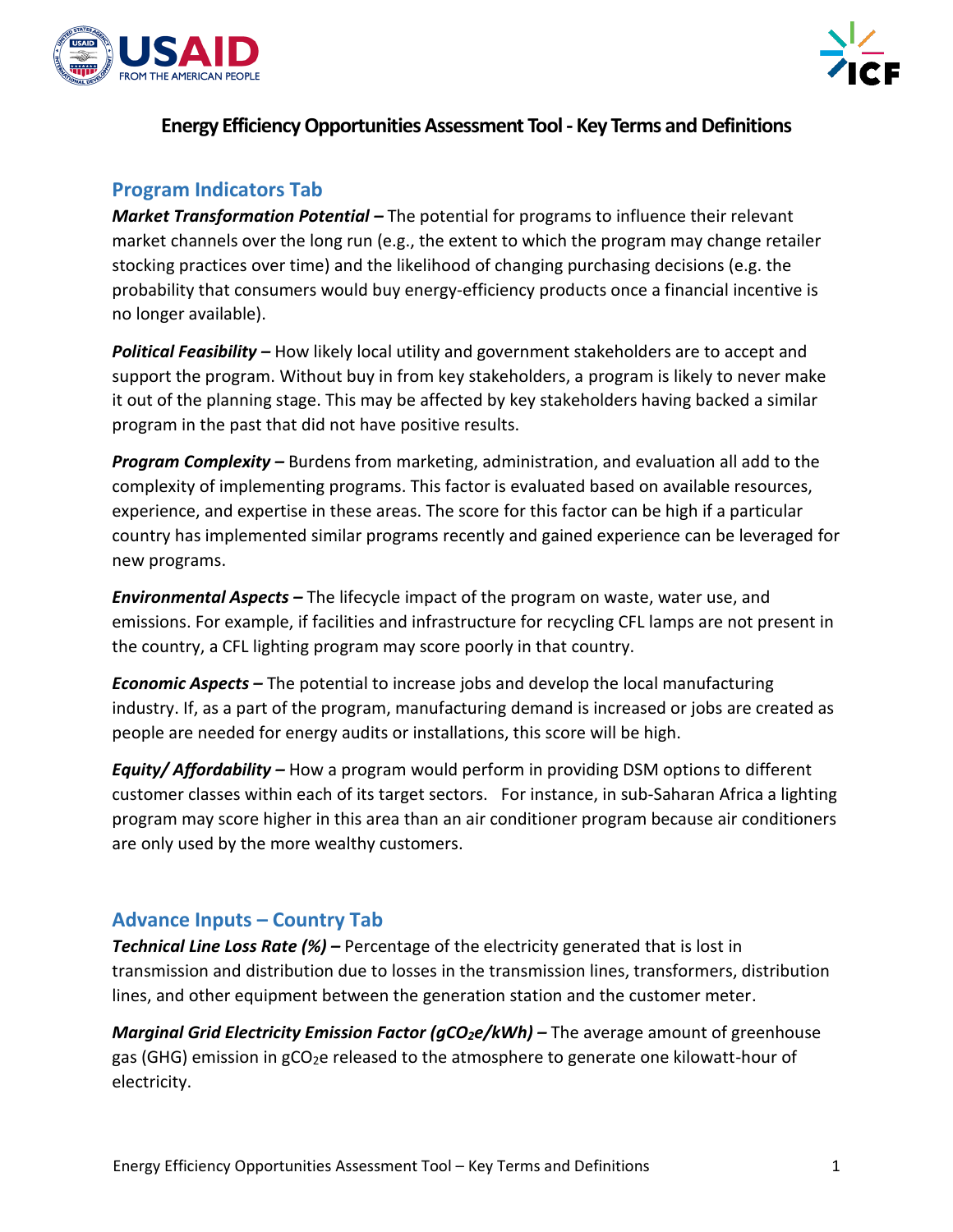



*Payback Period (Years) –* The length of time required to recover an investment made into an energy efficiency through associated energy savings using the simple payback calculation method.

*Coincidence Factor (%) –* The percentage of the electricity consumption of a technology that occurs during the utility peak period, contributing to the system peak.

## **Advanced Inputs – Program Tab**

*Distribution by Efficiency/Model (DBE/M) –* The Distribution by Efficiency/Model factor is used to split the savings opportunity from a single baseline across multiple applicable upgrade measures. For example, consider two residential lighting measures, one CFL and one LED, both with incandescent baselines. The DBE/M factor is used to split the baseline incandescent consumption between the two measures so that the savings opportunity is not double counted. For instance, assuming a lighting program that distributed the same number of CFLs and LEDs, we would give a DBE/M factor of 50% for the LED measure and 50% for the CFL measure (must always sum to 100%).

*Relevant Percentage of End Use (RPEU) –* The RPEU is used to set what percentage of end use consumption is applicable to the measure being considered. For instance, if a measure considers an upgrade to plug-in lighting, but the end use assigned to the measure is lighting, then this factor can be used to set what percentage of the lighting consumption comes from plug-in lighting.

**Existing Penetration of High Efficiency Measures (EPOHEM) – The EPOHEM factor is used to** reduce the applicable end use consumption to account for the energy consumed by high efficiency devices that are not applicable to the baseline. For instance, consider an LED lighting measure that has a baseline of incandescent. If the end use for the measure is lighting, and if 60% of the lighting consumption for the sector comes from incandescent bulbs, then 40% should be entered for the EPOHEM factor.

*Payback Acceptance Override –* The Payback Acceptance Override is used to override the default payback acceptance curve assigned to a measure. Instead of using the payback acceptance curve of the sector assigned to the measure on the Advanced Inputs - Country tab, the payback acceptance of another sector can be used by entering the name of the other sector here. This is useful when the sectors do not line up with the facility types due to data limitations, such as commercial buildings being included in a large industrial tariff category based on voltage requirements.